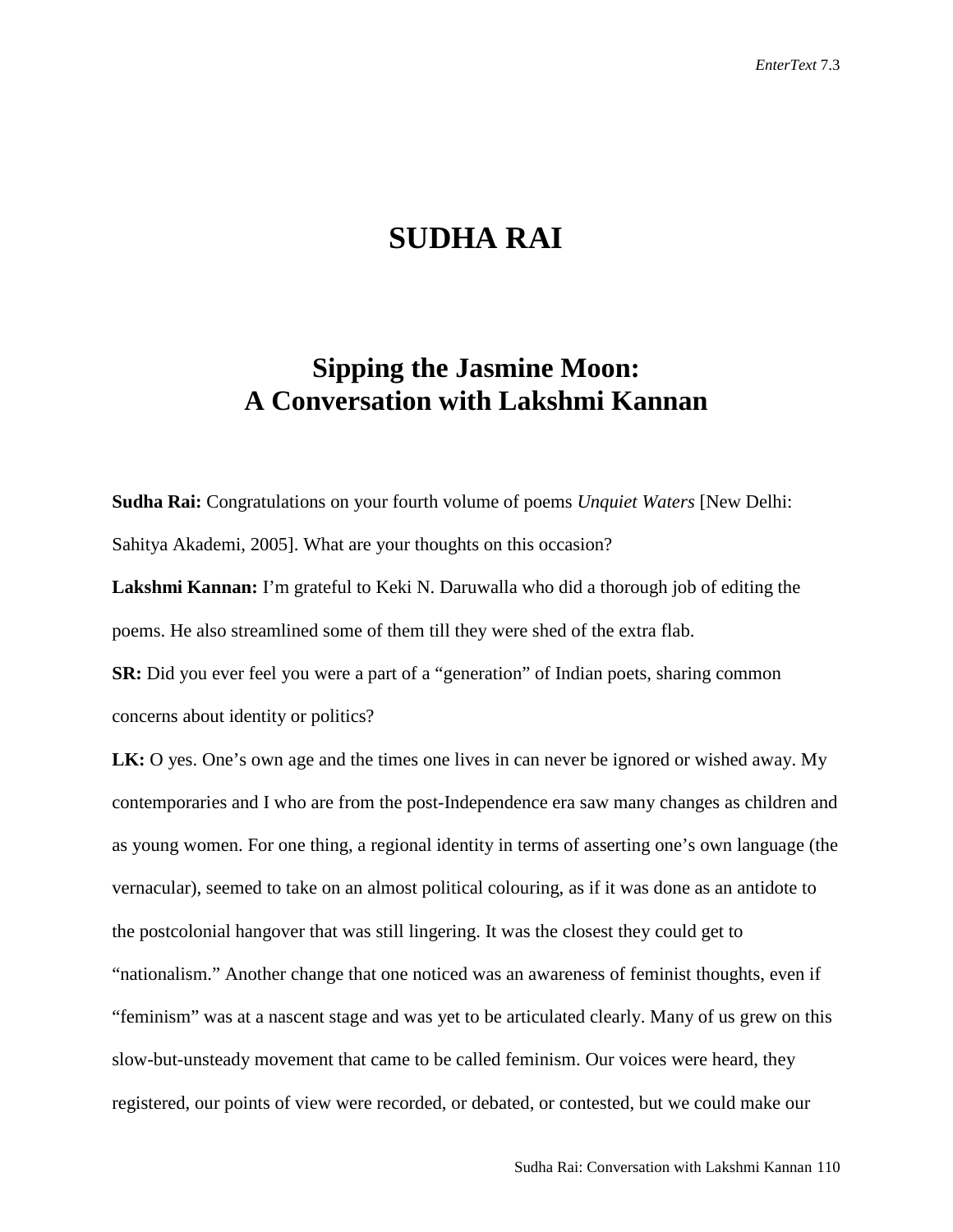presence felt. There was as much approval of what we wrote on the one hand, as there was much hostility on the other. So it sort of blew hot and cold for us. And I would like to say that what we usually mean by a "generation" has shrunk now, in the sense that every decade seems to be as long a measure of time as to seem almost like a generation that has gone by. Things are changing so fast even at the same time when certain things never seem to change at all. So when I participated in international feminist conferences, there was so much that was rapidly changing for women the world over. Yet there was a lot that was common for women from Asian and developing countries. The Asian women in particular had to contend with very deep-seated traditional and social mores that were hard to rationalise. The term "modern" in itself seemed to be suspect, and always seemed to beg a question. This had an impact on their governments and political leaders as well. We learnt a lot from the colloquiums with our Western counterparts, from Europe, the North American zones and other areas. We admired the way they handled the tough deal they had in their countries in their work place, their marriages, relationships, the very economics of their lives and so on. Many of them had to define what was "feminine" for their society and it was impressive to see how they grappled with the diffuse scene to eventually forge a language that was came to be understood by the entire world of feminist thinkers. There were some seminal, path-breaking books on feminism that were most iconoclastic, so I lived at a time when I witnessed the evolution of a feminist philosophy. Yes, that's what I would like to call it. Essentially, a philosophy of being, nothing less. These national and international events made for a learning experience and helped every woman and man to evolve a philosophy of life. Because it called for some kind of a revolution in thinking, even unlearning in some ways, today we've moved on to a realm where we've taken the feminist arguments to the level where it rightly belongs—that of *human rights*. It's as simple as that. All these concerns touch each generation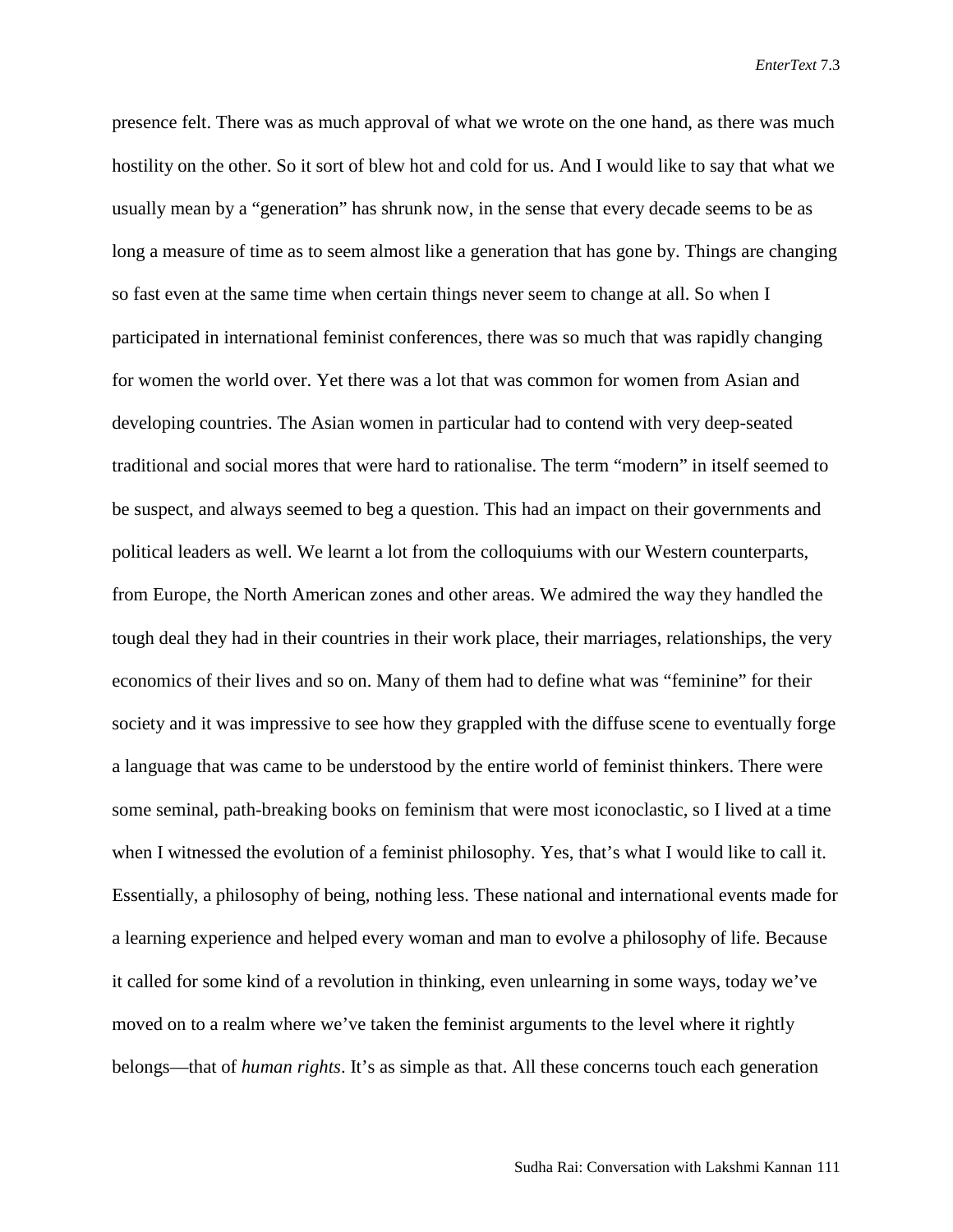and each age group in a special way. For example, you see the wide range of career options for young women now. A few decades back, only a few standard options were considered "proper" or "respectable" for young women.

**SR:** Your last collection of poems *Exiled Gods* was published in 1985. How do you evaluate your journey as a poet in the interim years? What has changed and what remains constant? **LK:** Lots of things in my life went downhill for me after 1985, and the next decade and a half unfolded like a long, frightening nightmare. My husband did not just take seriously ill, he seemed to develop every imaginable disorder in his system. The ramifications of this on my life and my writings are such that to enumerate them would be like a tedious litany of woes. I wrote very little during this period. I published some fiction though, in Tamil, and translated a few stories into English. I wrote a novel and translated that as well for Orient Longman. I did write poems in the interim period and published some of them in journals. That was when I began to notice how water as a large metaphor, or a symbol, seemed to take hold of my thoughts and inundate some of my poems. I sifted them from the other poems that were not moistened by any water element and slowly worked on the present collection. It was as if I just had to surrender to some dictate from the overpowering, manifold and magnificent presence of water. Almost as if I had to bow to its supreme power. As for the time factor, while journals readily publish poems, when it comes to a collection of poems there are few takers. Publishers prefer fiction to poetry. For a couple of years the only offers I received were from publishers I didn't believe in. Their production and editorial values were not impressive. There was no point in going ahead just to burst into print. I preferred to wait, even if it was a long wait, and then Sahitya Akademi happened. It was the editor Keki N. Daruwalla's initiative and his firm conviction about poetry that helped in bringing out this volume as a part of their publication programme for the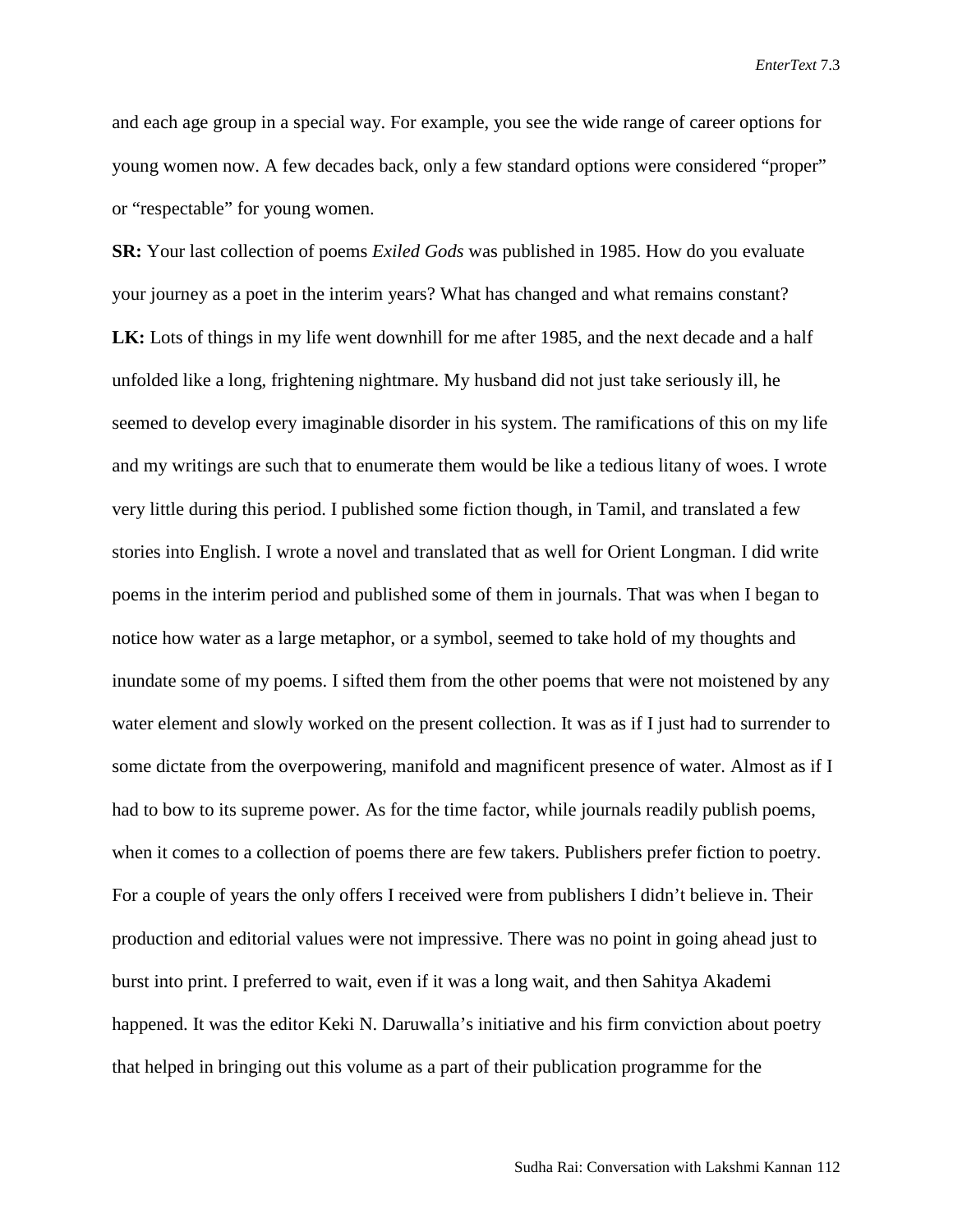Akademi's Golden Jubilee year.

**SR:** I find the title *Unquiet Waters* so apt—allowing you to look deep into the currents of human consciousness, liberating their spirits and voices.

**LK:** Like I said, water as an element pulled me towards it and its immense thematic potential opened up for me in this particular phase of my writing. The more I plumbed the depths of water, the more water I seemed to draw on its myriad forms. I think it's a question of focus, or of staying focussed on a theme. In this phase, water gave me clarity, transparency, it showed me some submerged lives and echoed with very human voices. It was important to stay within this consciousness for the collection.

**SR:** I am also struck by the scriptural epigraphs from the *Agni Purana* and *The Old Testament*  used as invocations. Both texts frame the spiritual significance of the "waters." Do your poems endorse any philosophical tradition or system of belief? Especially through the symbols? **LK:** Actually, I found an uncanny similarity in the two epigraphs from two different faiths. If you study and analyse, all spiritual paths converge on some points that could be universalized. I think my poems try to absorb from various systems of belief. They absorb messages from diverse spiritual background and once again, the waters washed over them and assimilated them. There is an interesting analogy in Buddhism, again about waters and the different peoples of the earth *vis à vis* the taste of salt. In the chapter, "The Universal Salty Taste," Nichiren Daishonin, a thirteenth-century Buddhist priest from Japan (whose continuation of the message of Mahayana Buddism is now followed the world over, and who is in the direct line of Gautama, the Shakyamuni Buddha), explains about salt and the sea: "Even if one were to prepare a feast of a hundred flavours, if the single flavour of salt were missing, it would be no feast for a great king." He goes on to say: "The Nirvana Sutra compares the water of all the rivers flowing into the sea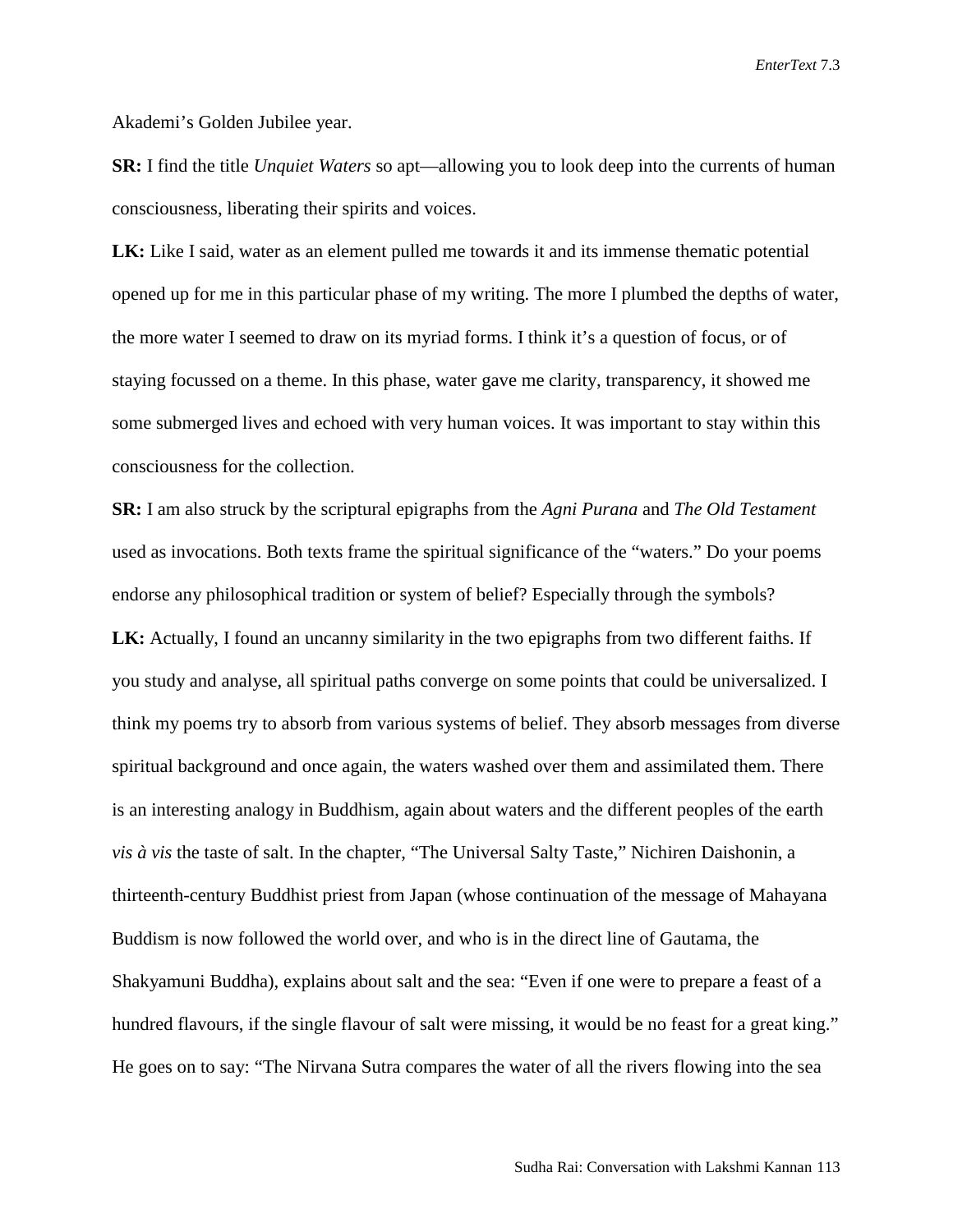and becoming salty to the people of different capacities, instructed through the various provisional teachings who attain the Buddha way when they take faith in the Lotus Sutra." **SR:** In this collection you celebrate the struggle of ordinary women to hold on to their aspirations. I'd like to point out just one curious exception, "Don't Wash," where an interesting reversal of the power of water to "create" occurs, for water can also "erase" Rasha Sundari Devi's secret endeavours in the kitchen space, to attain literacy. Do poets need to consciously write women into history?

**LK:** Interestingly, this very poem was selected by the British Council for their women writers' website they launched recently as [www.womenswriting.com.](http://www.womenswriting.com/) I've always celebrated the struggle of the so-called "ordinary" women (and men) in my writings, be it fiction or poetry. They come through to me as truly heroic in the way they strive to triumph over their endless struggles in life. And I'm glad you've so sharply noticed a reversal of role for water in this poem. For indeed, Rasha Sundari Devi should not wash away her magical scribbling on the kitchen wall. Living within what could be termed as a *brutal culture of erasure*, the woman had to save her writings from being erased. She and her writings are one: she is the subject, and she is also the creator of her destiny. Indian patriarchy is so clever and calculating that it can take what it wants from a woman (her utility as a homemaker, wife, mother, and breadwinner) and erase all else that fall into the category of talent, language skill, or the arts. I was fascinated by the will, determination and the sheer ingenuity of this woman, as she forged ahead to teach herself the language of Bangla at a time when literacy was denied to women and it was a definite taboo. She starts right from the scratch, learning alphabets in the hardest way, almost stealing words and letters like she was a thief. So it is not as if I wrote her history, she has herself written her life-history in the widely acclaimed *Amar Jiban.*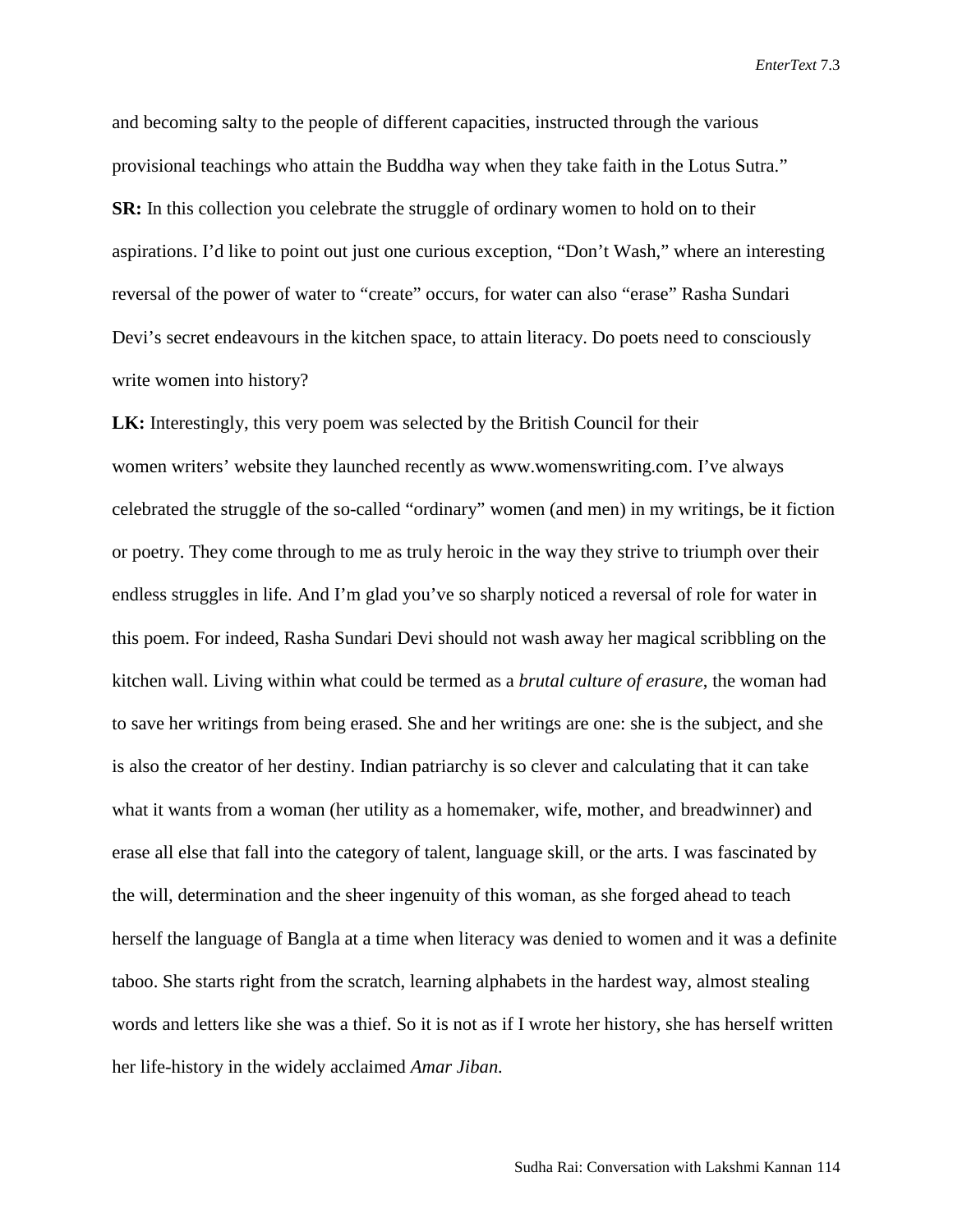**SR:** In your poems "Don't Wash," "O For Shame," "An Autopsy," and "Ask for the Moon," you dramatize the notion of "transgression" for Indian women and their silent and successful resistance. Transgression, in one of my favourite poems, "Ask for the Moon," is beautiful and complete, and in no way fearful. As the young, transgressive woman narrates her symbolic rebirth—"I sipped at the jasmine moon / there was more of it. / I drank some more, little by little"—the impossible dream is embraced and assimilated. Are there any techniques you consciously deploy to enable your readers to experience a woman's inner being… her psychology?

LK: "To each her own," as the saying goes. I let each of the protagonists in these poems go about her "transgression" in the way that best suits her and her cultural context. All I had to do was to follow them through the stages of their transgression without imposing myself, or my technique, on any of their thoughts or actions. For instance, "O For Shame" was one of those rare poems that came whole and at one go. My hand just obediently wrote it out like it was some "dictation" in which I had to just listen to my heart, to my ears, and see from the eye of my mind. In "Ask for the Moon" the younger woman in the poem realises the futility of arguing with that arrogant Brahmin male who claims an absolute patriarchal right to recite the Gayatri mantra. It is a mantra for invoking the sun for a healthy, regenerative energy. So she just quietly goes ahead and does what she wants to do and finds out for herself that asking for the moon is surprisingly easy. She just has to take sips at the jasmine moon from the bowl of water till she drinks up the entire moon, that's all! All she needs is the political will to bend the gender at a point where it breaks what her community calls a "transgression," when clearly, it's not. The sun (or the moon, for that matter) is nobody's monopoly. Actually, if the sun is God Aditya for the Hindu Indians, she is a female deity in Japanese mythology. Called Goddess Tensho Deijin, she is inducted in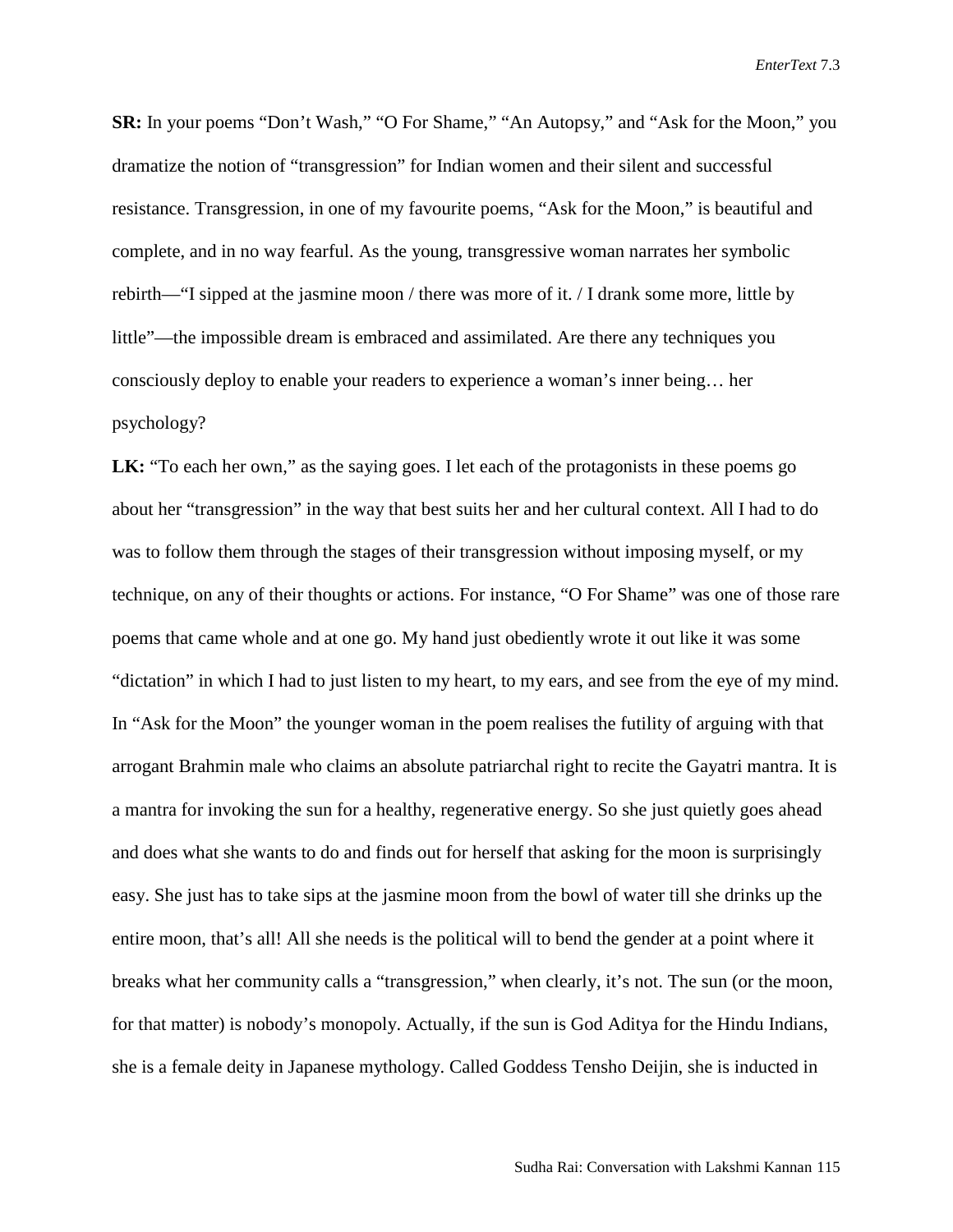Buddhism as a female power who protects everyone who has faith. So what's the message? Surely there's a larger world out there. I must share the reaction of a few social scientists and anthropologists to this particular poem in a seminar. They told me that women have been clubbed with the dalits ["Untouchables"] in being forbidden to recite the Gayatri mantra. It doesn't matter if the woman is demographically defined as belonging to "upper caste and upper class," but where the Gayatri mantra is concerned, she and the dalits are declared ineligible to recite this sacred mantra.

**SR:** Your pen name is "Kaaveri" and you constantly situate and intermingle rivers (Ponni, Gomti, Ganga) and women. What do rivers voice about women that women themselves cannot? **LK:** Plenty of things! For instance, have you noticed the mirthful abandon with which women splash about in water when they bathe, or when they want to get drenched in the rain like in "O For Shame"? In the poem "A River Remembers," if I may be permitted to quote a few lines from it to elucidate:

River Ponni flows as usual remembering how the women once buried their faces in the silky folds of her shining waters seeking adventure, seeking life.

You see how without verbalizing or articulating their desires and their aspirations, the women just express their joy and oneness with the feel of water on their bodies, on their being. It's such an intimate relationship. The river Gomti lashes out at embankments to make her presence felt and feared—or else she is taken for granted. And in an extended prose-poem titled "Ponni Remembers" that is not in this collection, Ponni is the river Kaaveri, all woman, and totally free in her watery form to live life on her terms. As for my pen name "Kaaveri" I had been using it for my fiction in Tamil long before I worked on this collection. I am very fond of the river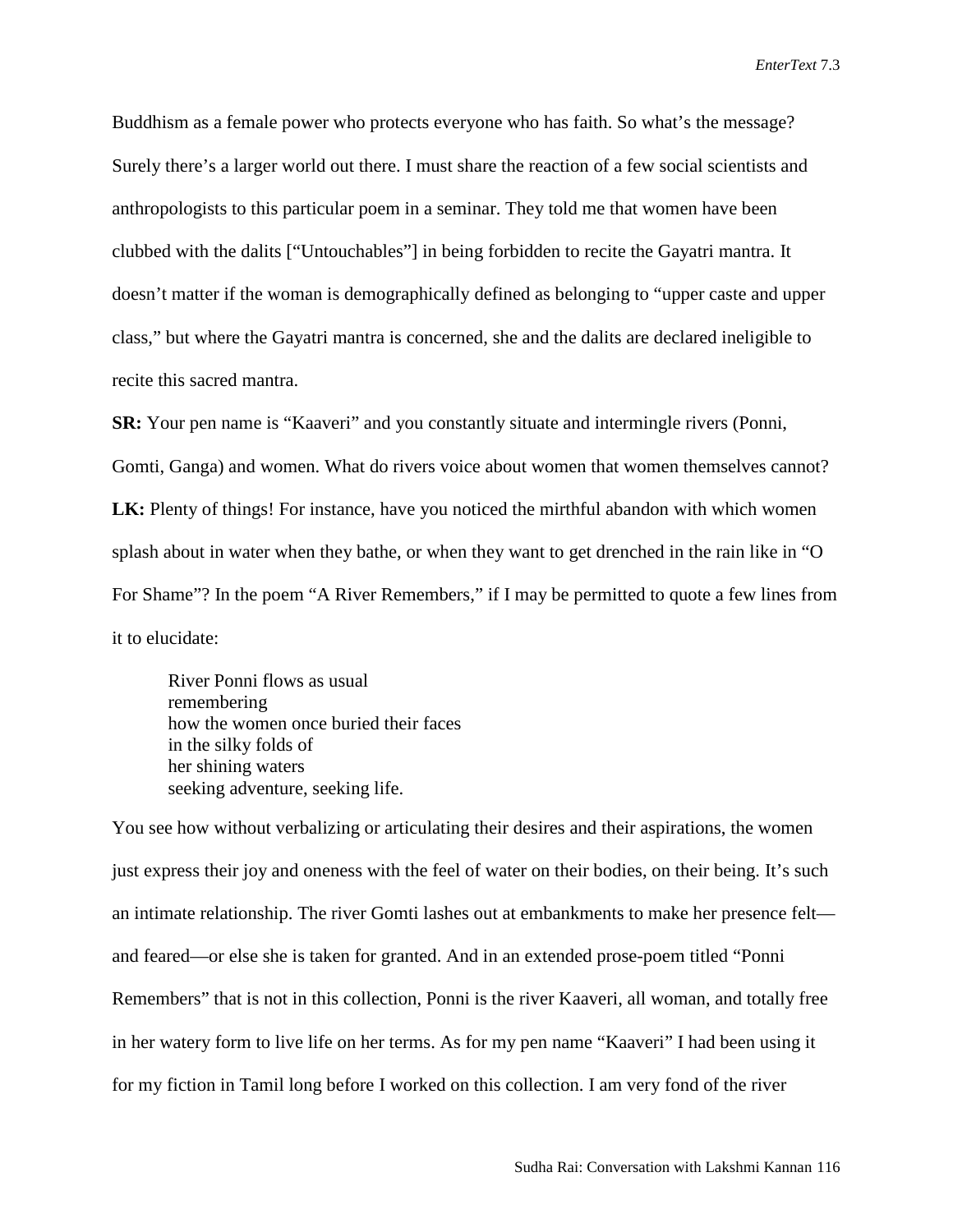Kaaveri as I grew up in Mysore as a small girl and it carries very affectionate memories, of the river, my grand parents and my mother.

**SR:** Rivers touch a very deep chord in the Indian mind and poets like A. K. Ramanujan and Keki Daruwalla have dwelt on themes like transition, change and decay in the context of rivers. But in your collection, you sculpt so many diverse themes with water... waters are everywhere! **LK:** Waters are everywhere because that is, after all, the dominant theme of this particular collection. But if one must go by the themes you noted *vis à vis* the poets you mentioned, then my poem "Crossing the River" is also about transition, from this life to the next, and "A River Remembers" has a hint of decay in the way it traces the decadent elements in a retrograde culture.

**SR:** How did you relate to the Tsunami tragedy? The lines, "Let there be rough waters / as I go with the tide," from your poem with the first line as the title, haunt me as an epitaph for the victims.

**LK:** Quite so! How aptly you picked out the right lines for the Tsunami victims. But coming back to your main question about how I related or reacted to the tragedy, I was stunned and benumbed by the deluge. Suddenly there seemed to be too much water all around and in its most ferocious form too. I couldn't make anything of it. Although I wrote a couple of poems on the Tsunami, I wrote them more to explain things for myself than for any reader or journal. But I must confess that my poems look much too small for the magnitude of the tragedy, that was matched only by the magnitude of people and nations that rose to their tallest to help the victims. **SR:** Would you be happy to be described as "a poet of nature?"

**LK:** Being only "a poet of nature" would be a limiting factor. I've many poems that engage in interior dialogues/monologues, or in a debate with cultural constraints and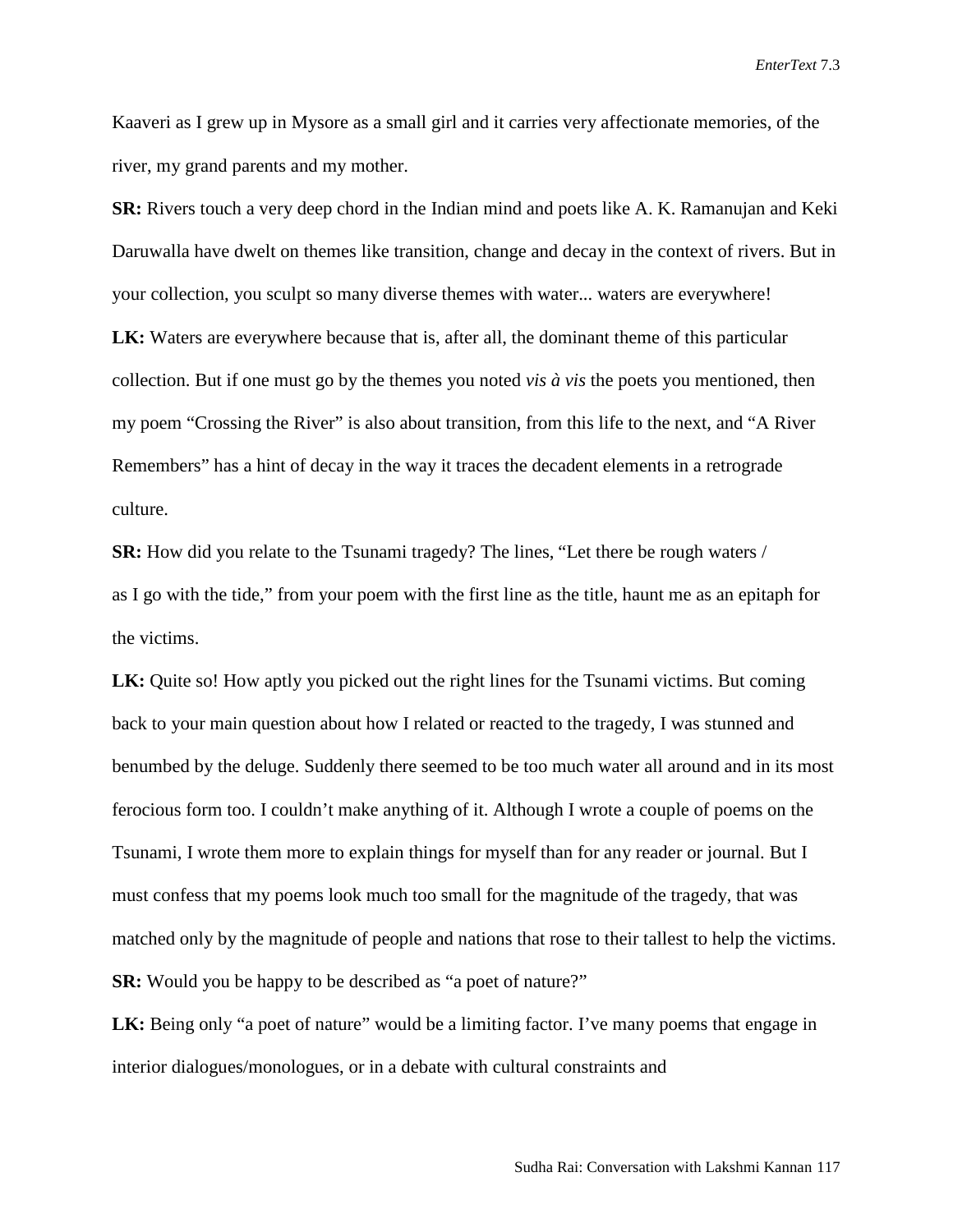man-woman interface. Poetry *per se* works through images and metaphors. So, instantly as it were, it can project the nature and environment that lives *within a person.* It can externalize the rivers, the sea, the rain and the elements that play out their drama within people. Poetry can project all of that, much like a hologram.

**SR:** As a founder member of The Poetry Society of India, what are your comments on the "then" and the "now" of poetry in India? Is the politics of regional writing *versus* writing in English a factor to reckon with?

**LK:** It most certainly is. At the TPS, we organize poetry competitions on an all-India basis, and we tie up with various organizations such as the British Council, Delhi and other educational institutions. The prize money offered for translations from regional languages is invariably lesser than the one offered for poems written originally in English. I'm opposed to this, but like you said, rightly, it was a factor "to reckon with" because our co-sponsors offer only an unequal deal for the translations. As for "then" and "now," apart from changes in trend, style and themes taken, we're amazed at the number of children and youth who are coming up with poetry. They write good stuff, too, show a lot of social and political concern, and a few of them also sound honest. One hopes that they preserve their sensibility as they grow older and that poetry doesn't get relegated to a less important activity.

**SR:** Have the interests of Indian readers shifted to diasporic poets?

**LK:** Not really, at least not as when compared to fiction. Suddenly, there seems to be a lot of critical interest in diasporic fiction, but in poetry I don't find a parallel trend.

**SR:** I find the epigrammatic strain very pronounced in your recent poems—a pithy, feminist wisdom. A signature stylistics of Lakshmi Kannan?

**LK:** I always strive for economy in expression and look for a concise way of putting things.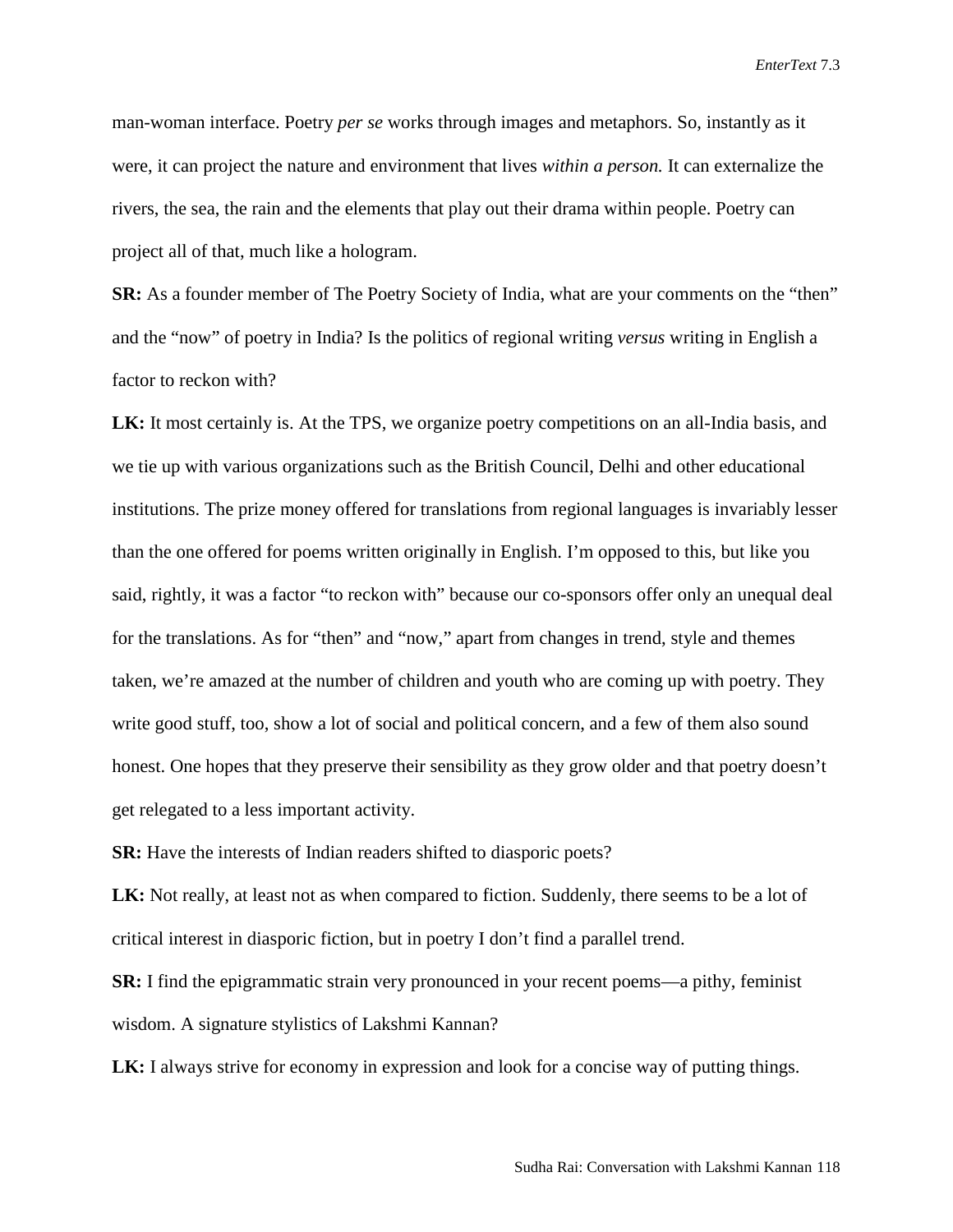Even in my fiction my style goes staccato in places. A deeper reason is the desire to leave a pool of silence in the reader's mind. A writing should both create and sustain the silence of reflection in the reader's mind. So I abstain from saying anything more than I should.

**SR:** How can women poets re-inscribe social values?

**LK:** Actually, women are so creative in their lives—whether they are into writing, painting, music or any creative arts or not is irrelevant to this aspect. They are already re-arranging paradigms for themselves. With poets, it becomes easier as they can re-create lives, and in the process of writing, they can discover a path or a direction, as also a whole new grammar and language to address this very complexity of their lives. That makes things clear for themselves.

**SR:** One section of *Unquiet Waters* focuses on poems on Ganesha. Are there any modern elements in your representation of the elephant-headed god?

LK: This is for a critic or a reader to say. Ganesh seems to be a great favourite with most people and he also comes through with different forms at different moments in one's life. Above everything else, he seems to be an icon who is the most approachable and has a friendly proximity. …

**SR:** How do you approach the idea of modernity?

**LK:** I don't think or worry about it at all! I leave it entirely for the critics and scholars to figure out what they consider "modern" or "contemporary."

**SR:** I find a strong pictorial dimension in your poems that seems to draw on the techniques of visual art such as portraiture, rather than the descriptive powers of the written word. Would you agree?

LK: Yes, I think so too. And when I read the works of other poets too, I find myself looking for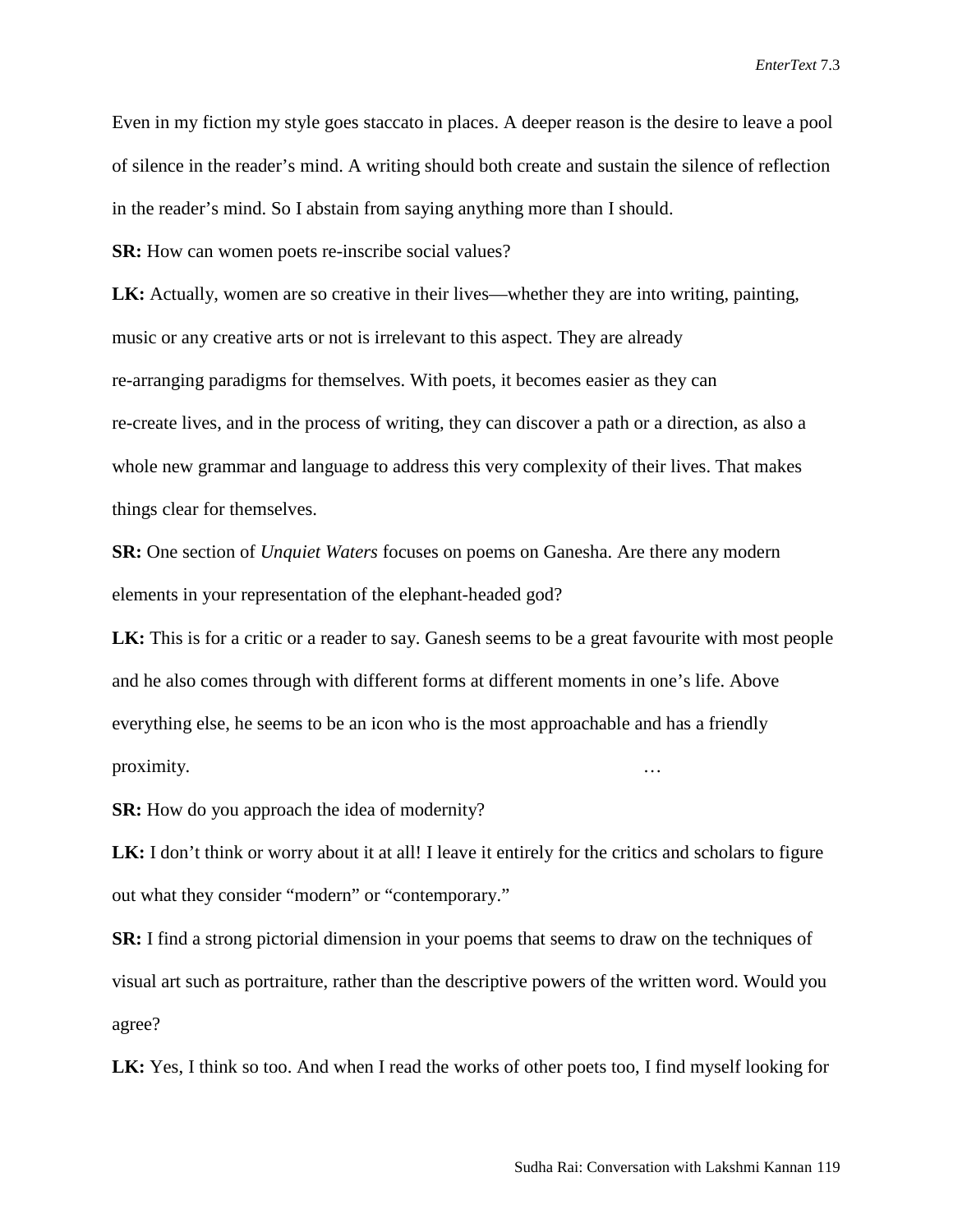this evocative element that can conjure images and pictures for me on tangible terms.

**SR:** Do debates about colonialism and postcolonialism—language, history, and the politics of gender—affect your writing? Can there be poetry *sans* politics for you?

**LK:** The politics of language in the postcolonial scenario definitely influence me as a writer and as a person. As for the politics of gender, it's so pervasive that one can never wish it away. But when it comes to poetry, you can equally have poems that voice political concerns just as effectively as have poems that are free of this political colouring. They could take you to the environment around you, the universe, the mysteries of other living beings breathing along with you, the trees, plants, flowers, birds, animals giving you a sense of participation, the whole works. I find such poems are truly elevating.

**SR:** How do you interpret the term "sacred spaces" both as an individual and as a poet? Can poetry have relevance as a sacred space?

LK: What is "sacred" definitely needs a "space" to encompass it and preserve its sanctity. We know that while "space" is a word that has come to be used any which way by the self-assertive times we live in, "sacred" is a word that makes people go squeamish or awkward. Yet we know it is very much there in our lives, living within a shy, discreet

space, living a secret life that is not shared often with others. Having carved a "space" for itself in an otherwise amorphous world, it lives a secret life that is not often shared with others. And what is "sacred" about this space for poetry when we know for a fact that modern poetry accommodates a lot of irreverent stuff and black comedy or humour? What I can see even in this kind of poetry is a poet/narrator/protagonist who is eloquent in the way s/he questions God or the forces above like an equal, voicing his indignation or sense of absurdity in a way no bright columnist, or journalist or activist or